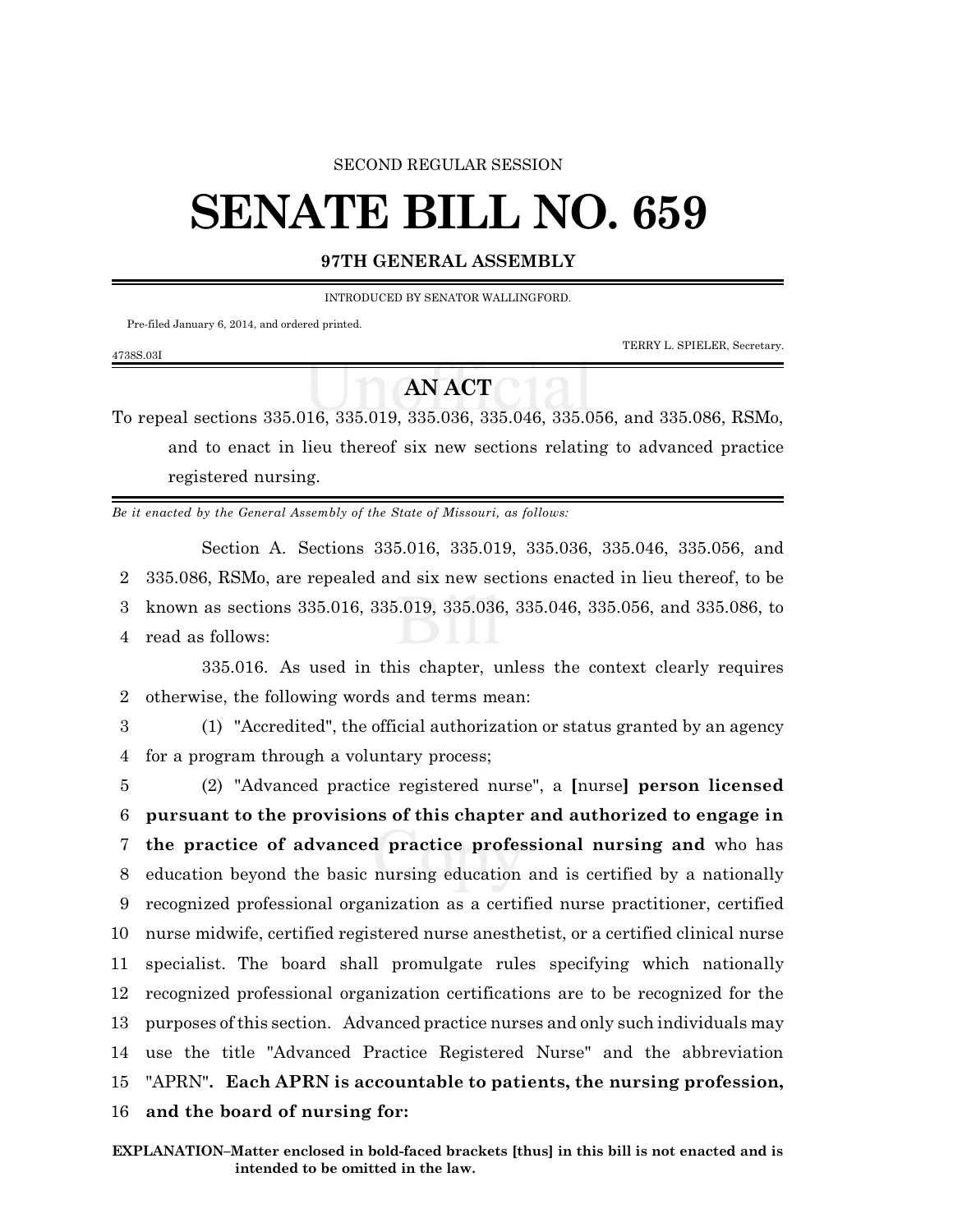**(a) Complying with the requirements of sections 335.011 to 335.096, the nursing practice act, and the quality of advanced nursing care rendered;**

 **(b) Consulting with or referring patients, as appropriate, to other health care providers; and**

 **(c) Recognizing the scope of APRN practice and its boundaries**; (3) **"Advanced practice registered nursing", the performance of population-focused advanced nursing with or without compensation**

 **that requires advanced education and specialized training to enable enhanced judgment and skill within such scope of training for patient care, and includes but is not limited to the performance of acts in accordance with the registered professional nursing scope of practice and the following:**

 **(a) Patient assessment that leads to advanced diagnosis within the population-focused scope;**

**(b) Ordering diagnostic and therapeutic tests and procedures;**

 **(c) Performing tests and procedures within the scope of practice and interpreting and using results to further patient care;**

 **(d) Ordering treatments consistent with specialty population training including appropriate medical devices and using nursing, medical, therapeutic, and corrective measures to treat illness and improve health status;**

**(e) Providing palliative and end-of-life advanced nursing care;**

 **(f) Providing advanced counseling, patient education, health education, and patient advocacy;**

 **(g) Ordering appropriate medications in accordance with prescriptive authority;**

 **(h) Delegating selected nursing activities or tasks to licensed practical nurses, registered professional nurses, or other health care providers;**

 **(i) Providing primary provider services for population-focused patient care; and**

 **(j) Planning and initiating a therapeutic medical regimen as well as nutritional, diagnostic, and supportive services including, but not limited to, home health care, hospice, and therapy services;**

 **(4)** "Approval", official recognition of nursing education programs which meet standards established by the board of nursing;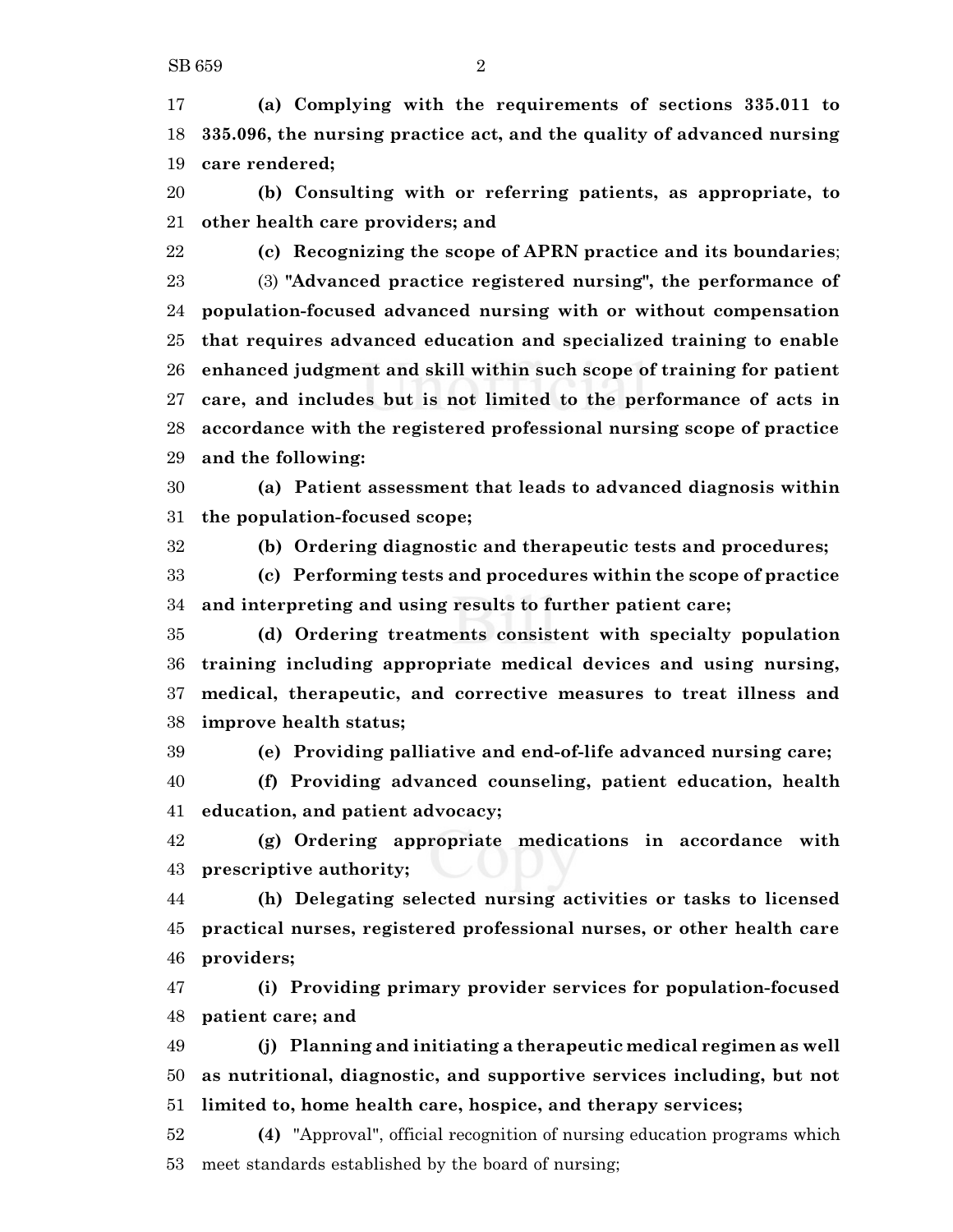**[**(4)**] (5)** "Board" or "state board", the state board of nursing;

 **[**(5)**] (6)** "Certified clinical nurse specialist", a registered nurse who is currently certified as a clinical nurse specialist by a nationally recognized certifying board approved by the board of nursing;

 **[**(6)**] (7)** "Certified nurse midwife", a registered nurse who is currently certified as a nurse midwife by the American **[**College of Nurse Midwives**] Midwifery Certification Board**, or other nationally recognized certifying body approved by the board of nursing;

 **[**(7)**] (8)** "Certified nurse practitioner", a registered nurse who is currently certified as a nurse practitioner by a nationally recognized certifying body approved by the board of nursing;

 **[**(8)**] (9)** "Certified registered nurse anesthetist", a registered nurse who is currently certified as a nurse anesthetist by the **[**Council on Certification of Nurse Anesthetists, the Council on**] National Board of Certification and** Recertification **[**of**] for** Nurse Anesthetists, or other nationally recognized certifying body approved by the board of nursing;

 **[**(9)**] (10)** "Executive director", a qualified individual employed by the board as executive secretary or otherwise to administer the provisions of this chapter under the board's direction. Such person employed as executive director shall not be a member of the board;

 **[**(10)**] (11)** "Inactive nurse", as defined by rule pursuant to section 335.061;

 **[**(11)**] (12)** "Lapsed license status", as defined by rule under section 335.061;

 **[**(12)**] (13)** "Licensed practical nurse" or "practical nurse", a person licensed pursuant to the provisions of this chapter to engage in the practice of practical nursing;

 **[**(13)**] (14)** "Licensure", the issuing of a license to practice professional or practical nursing to candidates who have met the specified requirements and the recording of the names of those persons as holders of a license to practice professional or practical nursing;

 **[**(14)**] (15)** "Practical nursing", the performance for compensation of selected acts for the promotion of health and in the care of persons who are ill, injured, or experiencing alterations in normal health processes. Such performance requires substantial specialized skill, judgment and knowledge. All such nursing care shall be given under the direction of a person licensed by a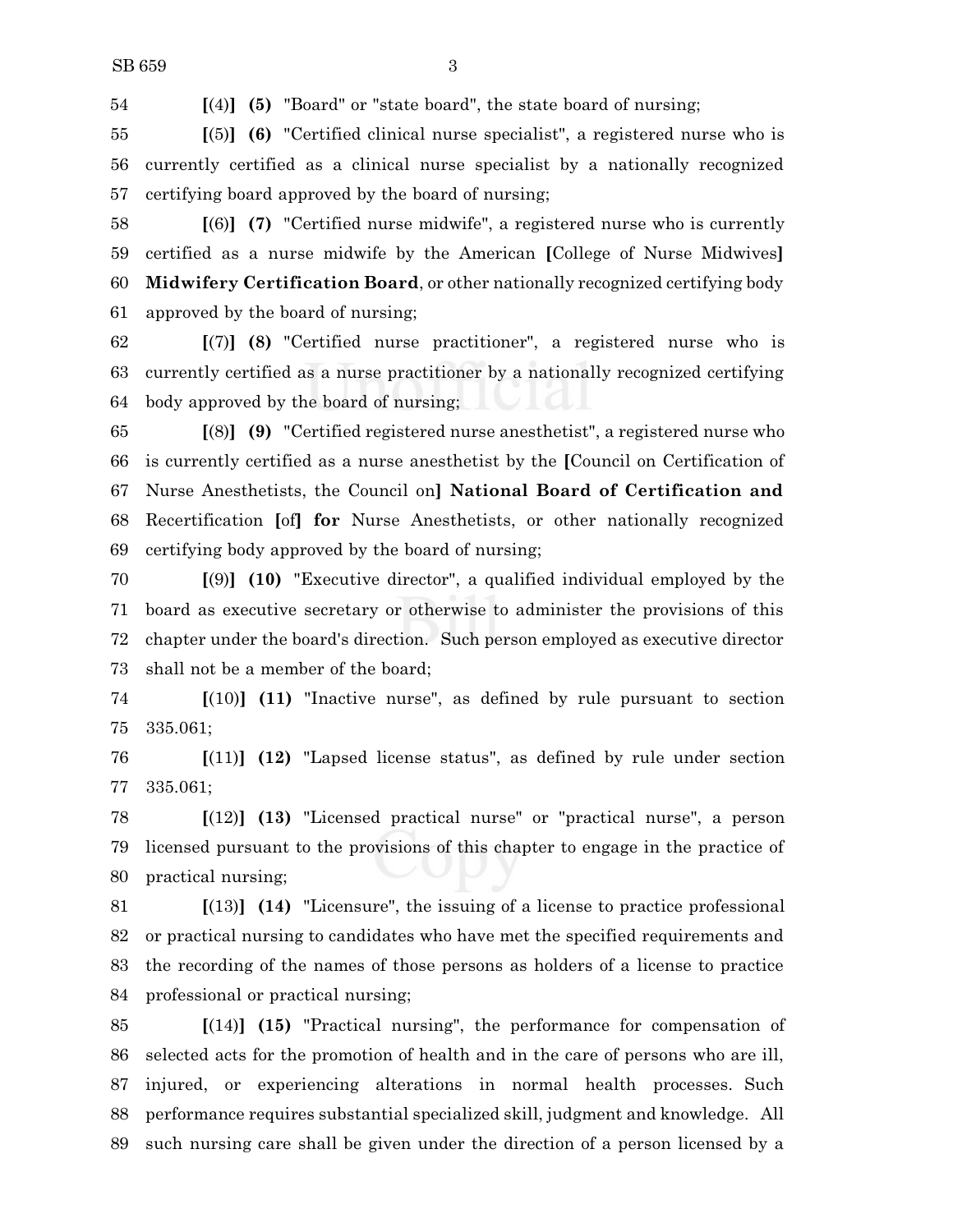state regulatory board to prescribe medications and treatments or under the direction of a registered professional nurse. For the purposes of this chapter, the term "direction" shall mean guidance or supervision provided by a person licensed by a state regulatory board to prescribe medications and treatments or a registered professional nurse, including, but not limited to, oral, written, or otherwise communicated orders or directives for patient care. When practical nursing care is delivered pursuant to the direction of a person licensed by a state regulatory board to prescribe medications and treatments or under the direction of a registered professional nurse, such care may be delivered by a licensed practical nurse without direct physical oversight;

 **[**(15)**] (16)** "Professional nursing", the performance for compensation of any act which requires substantial specialized education, judgment and skill based on knowledge and application of principles derived from the biological, physical, social and nursing sciences, including, but not limited to:

 (a) Responsibility for the teaching of health care and the prevention of illness to the patient and his or her family;

 (b) Assessment, nursing diagnosis, nursing care, and counsel of persons who are ill, injured or experiencing alterations in normal health processes;

 (c) The administration of medications and treatments as prescribed by a person licensed by a state regulatory board to prescribe medications and treatments;

 (d) The coordination and assistance in the delivery of a plan of health care with all members of a health team;

 (e) The teaching and supervision of other persons in the performance of any of the foregoing;

 **[**(16)**] (17)** A "registered professional nurse" or "registered nurse", a person licensed pursuant to the provisions of this chapter to engage in the practice of professional nursing;

 **[**(17)**] (18)** "Retired license status", any person licensed in this state under this chapter who retires from such practice. Such person shall file with the board an affidavit, on a form to be furnished by the board, which states the date on which the licensee retired from such practice, an intent to retire from the practice for at least two years, and such other facts as tend to verify the retirement as the board may deem necessary; but if the licensee thereafter reengages in the practice, the licensee shall renew his or her license with the board as provided by this chapter and by rule and regulation.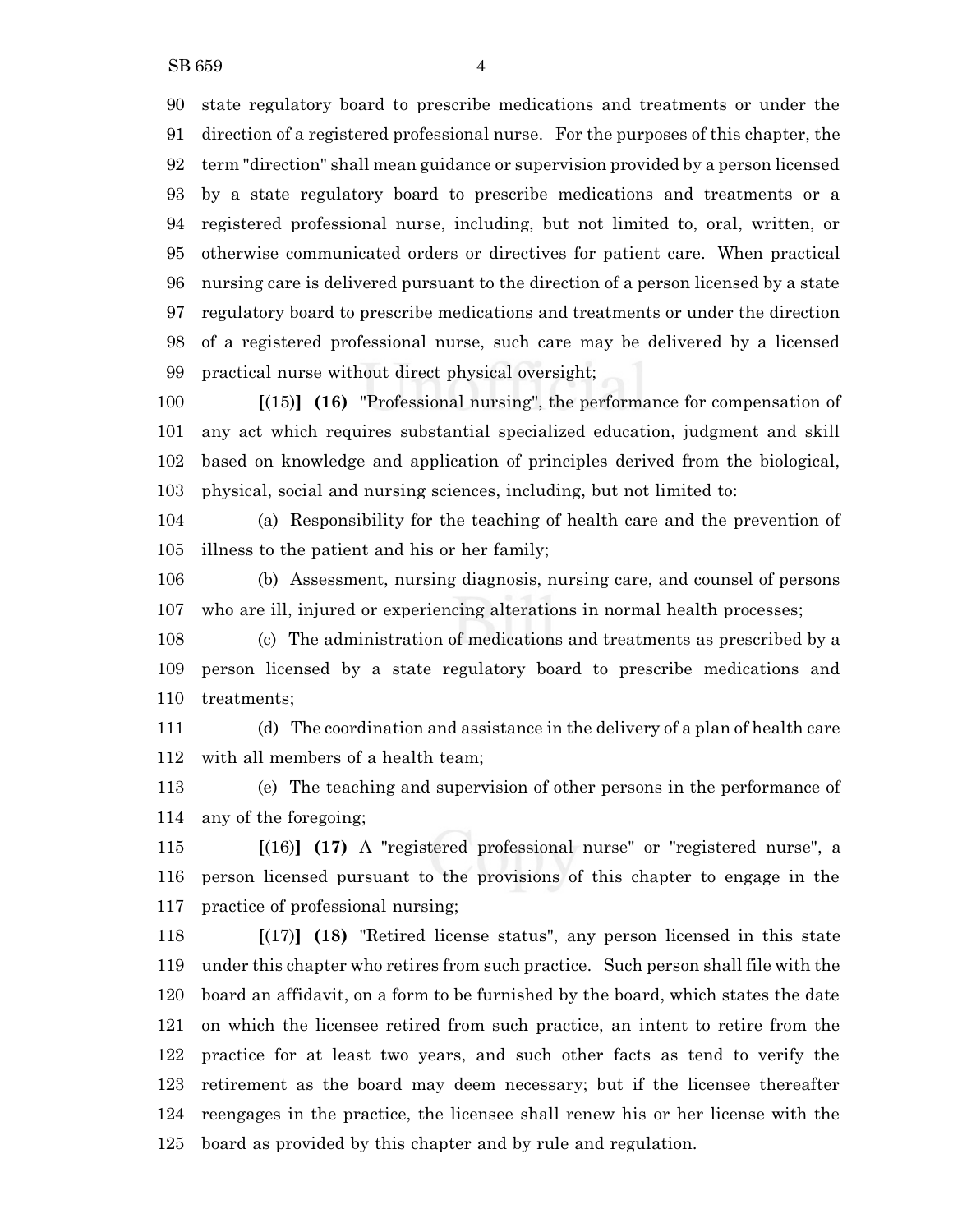335.019. **1.** The board of nursing may grant a certificate of controlled substance prescriptive authority to an advanced practice registered nurse who:

 (1) Submits proof of successful completion of an advanced pharmacology course that shall include preceptorial experience in the prescription of drugs, medicines and therapeutic devices; and

 (2) Provides documentation of a minimum of three hundred clock hours preceptorial experience in the prescription of drugs, medicines, and therapeutic devices with a qualified preceptor; and

 (3) Provides evidence of a minimum of one thousand hours of practice in an advanced practice nursing category prior to application for a certificate of prescriptive authority. The one thousand hours shall not include clinical hours obtained in the advanced practice nursing education program. The one thousand hours of practice in an advanced practice nursing category may include transmitting a prescription order orally or telephonically or to an inpatient medical record from protocols developed in collaboration with and signed by a licensed physician; and

 (4) Has a controlled substance prescribing authority delegated in the collaborative practice arrangement under section 334.104 with a physician who has an unrestricted federal Drug Enforcement Administration registration number and who is actively engaged in a practice comparable in scope, specialty, or expertise to that of the advanced practice registered nurse.

### **2. All licensed APRNs are authorized to:**

 **(1) Prescribe and institute medication therapy within such APRN's population-focused practice and specialty or make appropriate referrals of patients to health care providers and community resources; and**

 **(2) Prescribe, procure, administer, and dispense samples.** 335.036. 1. The board shall:

 (1) Elect for a one-year term a president and a secretary, who shall also be treasurer, and the board may appoint, employ and fix the compensation of a legal counsel and such board personnel as defined in subdivision (4) of subsection **[**10**] 11** of section 324.001 as are necessary to administer the provisions of sections 335.011 to 335.096;

 (2) Adopt and revise such rules and regulations as may be necessary to enable it to carry into effect the provisions of sections 335.011 to 335.096;

(3) Prescribe minimum standards for **[**educational**] entry level nursing**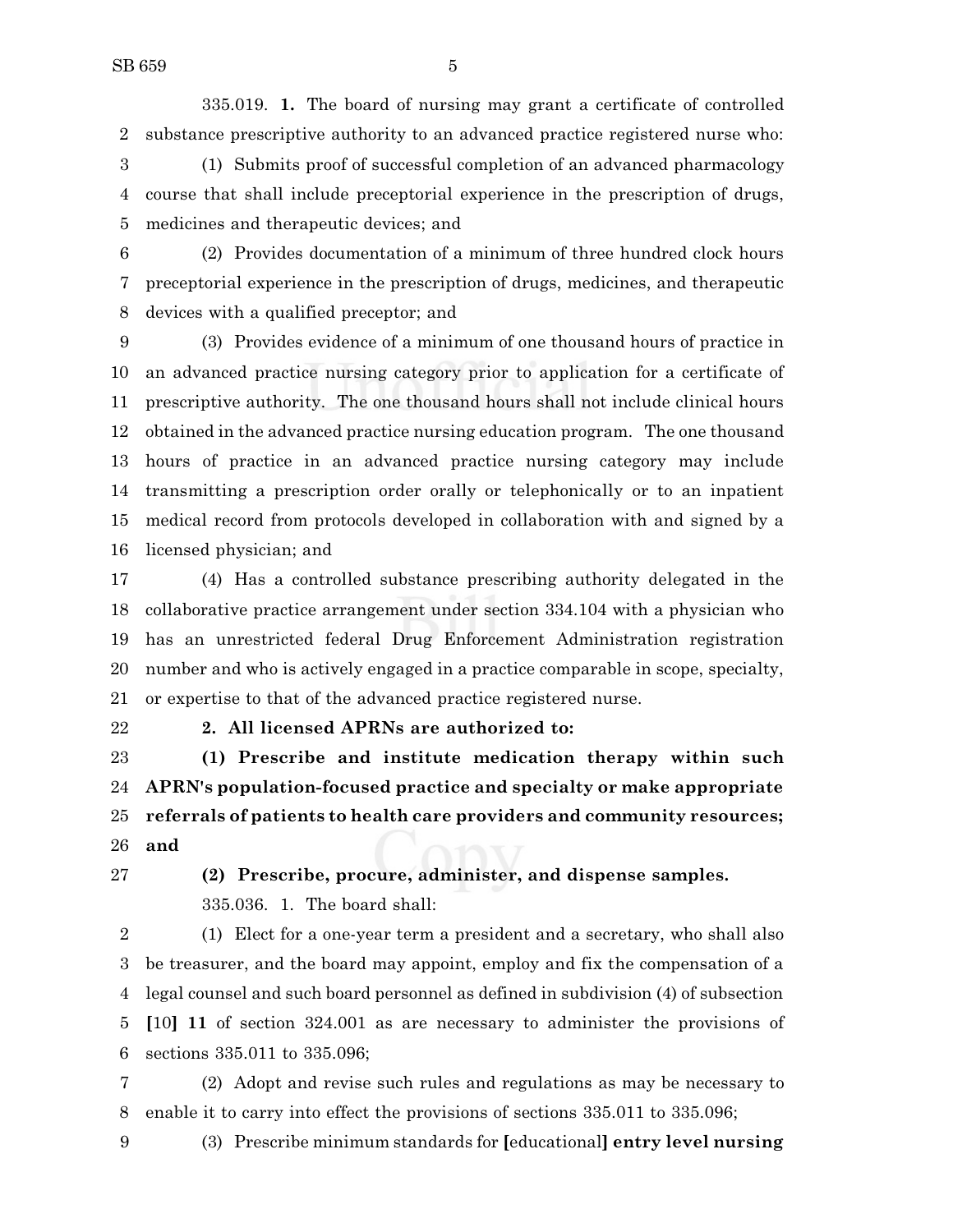**education** programs preparing persons for licensure pursuant to the provisions of sections 335.011 to 335.096;

 (4) Provide for surveys of such programs every five years and in addition at such times as it may deem necessary;

 (5) Designate as "approved" such programs as meet the requirements of sections 335.011 to 335.096 and the rules and regulations enacted pursuant to such sections; and the board shall annually publish a list of such programs;

 (6) Deny or withdraw approval from educational programs for failure to meet prescribed minimum standards;

 (7) Examine, license, and cause to be renewed the licenses of duly qualified applicants;

 (8) Cause the prosecution of all persons violating provisions of sections 335.011 to 335.096, and may incur such necessary expenses therefor;

 (9) Keep a record of all the proceedings; and make an annual report to the governor and to the director of the department of insurance, financial institutions and professional registration;

(10) Establish an impaired nurse program.

 2. The board shall set the amount of the fees which this chapter authorizes and requires by rules and regulations. The fees shall be set at a level to produce revenue which shall not substantially exceed the cost and expense of administering this chapter.

 3. All fees received by the board pursuant to the provisions of sections 335.011 to 335.096 shall be deposited in the state treasury and be placed to the credit of the state board of nursing fund. All administrative costs and expenses of the board shall be paid from appropriations made for those purposes. The board is authorized to provide funding for the nursing education incentive program established in sections 335.200 to 335.203.

 4. The provisions of section 33.080 to the contrary notwithstanding, money in this fund shall not be transferred and placed to the credit of general revenue until the amount in the fund at the end of the biennium exceeds two times the amount of the appropriation from the board's funds for the preceding fiscal year or, if the board requires by rule, permit renewal less frequently than yearly, then three times the appropriation from the board's funds for the preceding fiscal year. The amount, if any, in the fund which shall lapse is that amount in the fund which exceeds the appropriate multiple of the appropriations from the board's funds for the preceding fiscal year.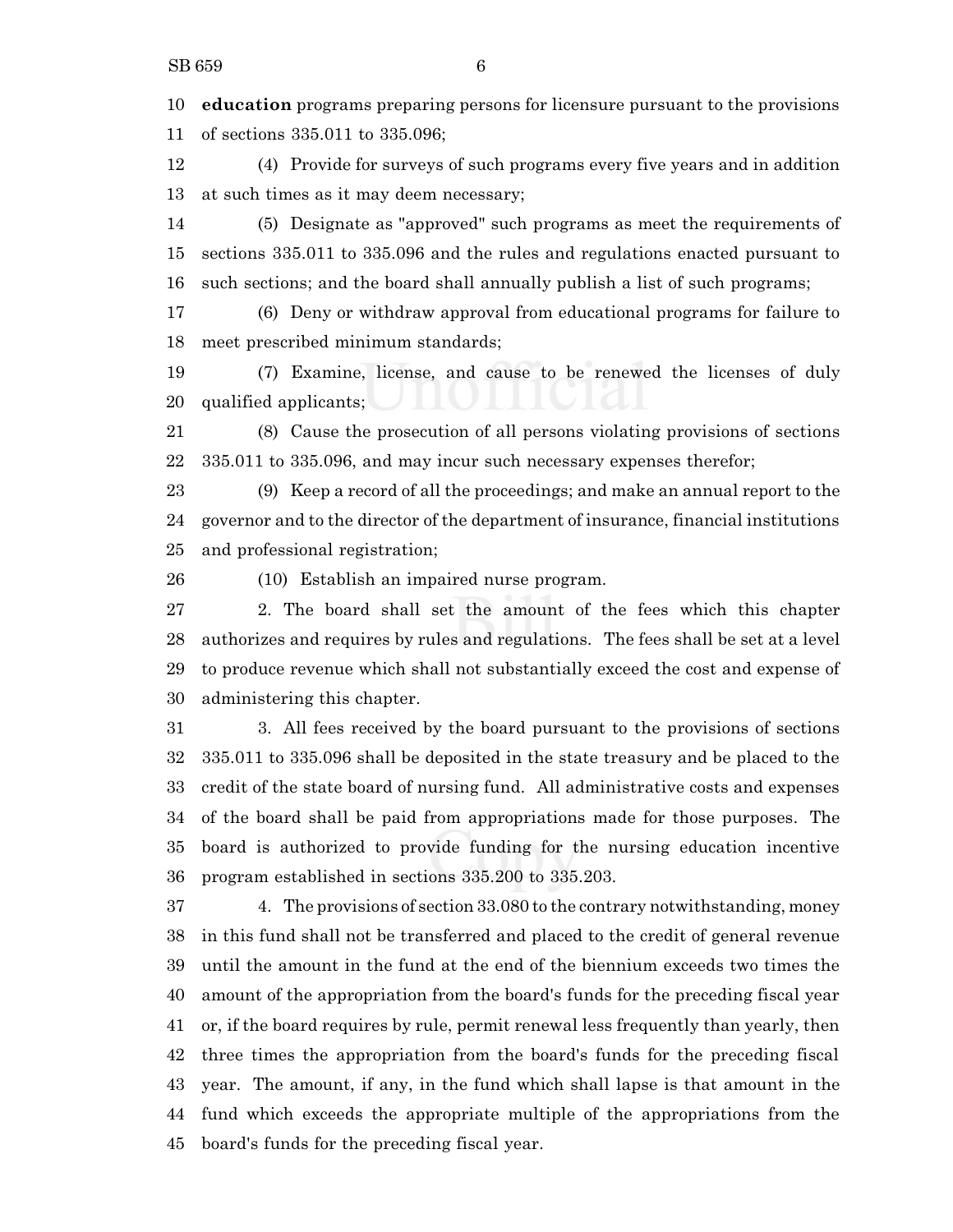5. Any rule or portion of a rule, as that term is defined in section 536.010, that is created under the authority delegated in this chapter shall become effective only if it complies with and is subject to all of the provisions of chapter 536 and, if applicable, section 536.028. All rulemaking authority delegated prior to August 28, 1999, is of no force and effect and repealed. Nothing in this section shall be interpreted to repeal or affect the validity of any rule filed or adopted prior to August 28, 1999, if it fully complied with all applicable provisions of law. This section and chapter 536 are nonseverable and if any of the powers vested with the general assembly pursuant to chapter 536 to review, to delay the effective date or to disapprove and annul a rule are subsequently held unconstitutional, then the grant of rulemaking authority and any rule proposed or adopted after August 28, 1999, shall be invalid and void.

335.046. 1. An applicant for a license to practice as a registered professional nurse shall submit to the board a written application on forms furnished to the applicant. The original application shall contain the applicant's statements showing the applicant's education and other such pertinent information as the board may require. The applicant shall be of good moral character and have completed at least the high school course of study, or the equivalent thereof as determined by the state board of education, and have successfully completed the basic professional curriculum in an accredited or approved school of nursing and earned a professional nursing degree or diploma. Each application shall contain a statement that it is made under oath or affirmation and that its representations are true and correct to the best knowledge and belief of the person signing same, subject to the penalties of making a false affidavit or declaration. Applicants from non-English-speaking lands shall be required to submit evidence of proficiency in the English language. The applicant must be approved by the board and shall pass an examination as required by the board. The board may require by rule as a requirement for licensure that each applicant shall pass an oral or practical examination. Upon successfully passing the examination, the board may issue to the applicant a license to practice nursing as a registered professional nurse. The applicant for a license to practice registered professional nursing shall pay a license fee in such amount as set by the board. The fee shall be uniform for all applicants. Applicants from foreign countries shall be licensed as prescribed by rule.

2. An applicant for license to practice as a licensed practical nurse shall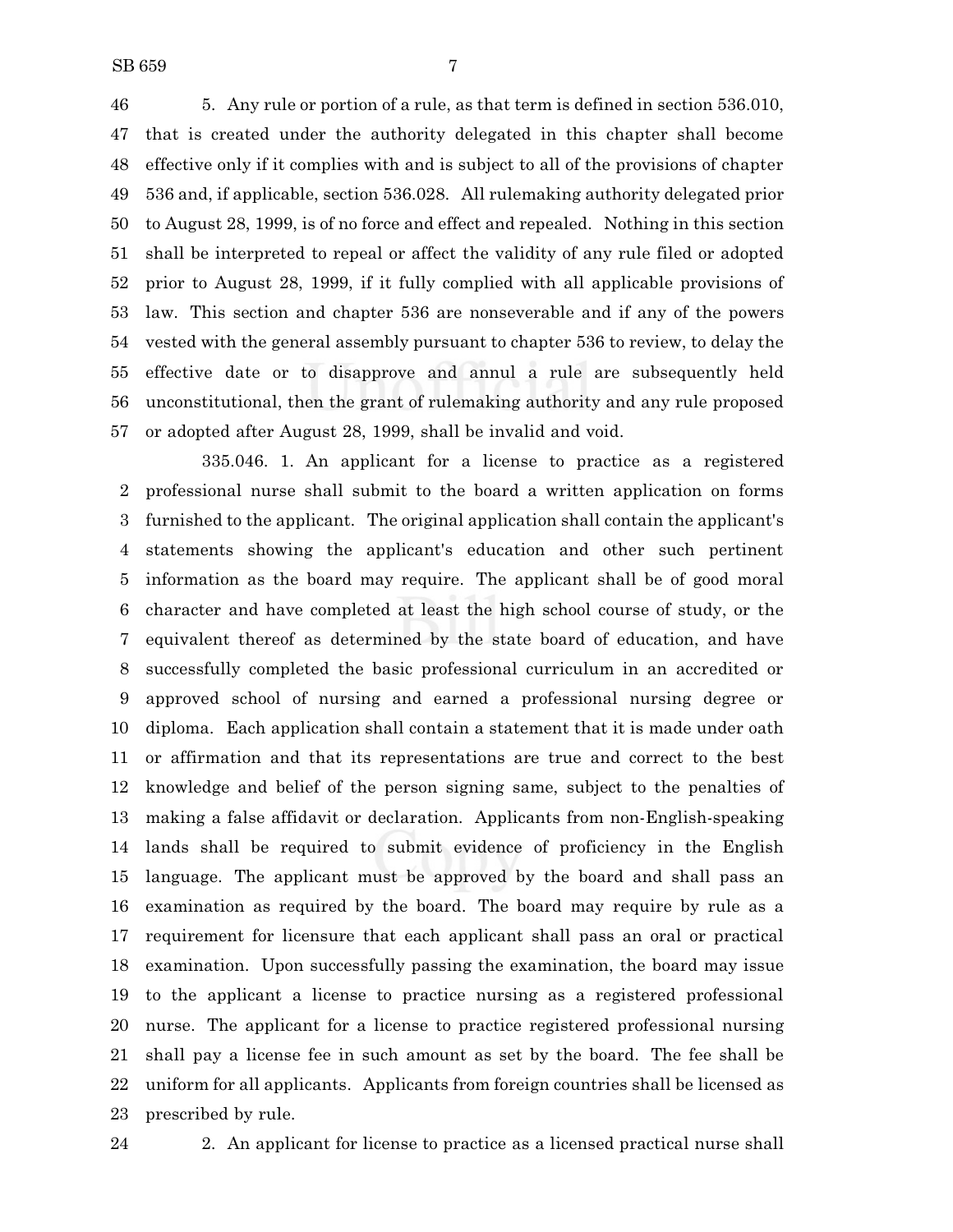SB 659 8

 submit to the board a written application on forms furnished to the applicant. The original application shall contain the applicant's statements showing the applicant's education and other such pertinent information as the board may require. Such applicant shall be of good moral character, and have completed at least two years of high school, or its equivalent as established by the state board of education, and have successfully completed a basic prescribed curriculum in a state-accredited or approved school of nursing, earned a nursing degree, certificate or diploma and completed a course approved by the board on the role of the practical nurse. Each application shall contain a statement that it is made under oath or affirmation and that its representations are true and correct to the best knowledge and belief of the person signing same, subject to the penalties of making a false affidavit or declaration. Applicants from non-English-speaking countries shall be required to submit evidence of their proficiency in the English language. The applicant must be approved by the board and shall pass an examination as required by the board. The board may require by rule as a requirement for licensure that each applicant shall pass an oral or practical examination. Upon successfully passing the examination, the board may issue to the applicant a license to practice as a licensed practical nurse. The applicant for a license to practice licensed practical nursing shall pay a fee in such amount as may be set by the board. The fee shall be uniform for all applicants. Applicants from foreign countries shall be licensed as prescribed by rule.

 3. **(1) An applicant for initial licensure to practice as an APRN shall:**

 **(a) Submit a completed application as established by the board. The application shall contain:**

 **a. The applicant's statements showing the applicant's education and other such pertinent information as the board may require; and**

 **b. A statement that the application is made under oath or affirmation and that the representations contained in the application are true and correct to the best knowledge and belief of the person signing same, subject to the penalties of making a false affidavit or declaration;**

 **(b) Be of good moral character, and meet the following educational requirements:**

**a. Prior to July 1, 1998, completion of a formal post basic**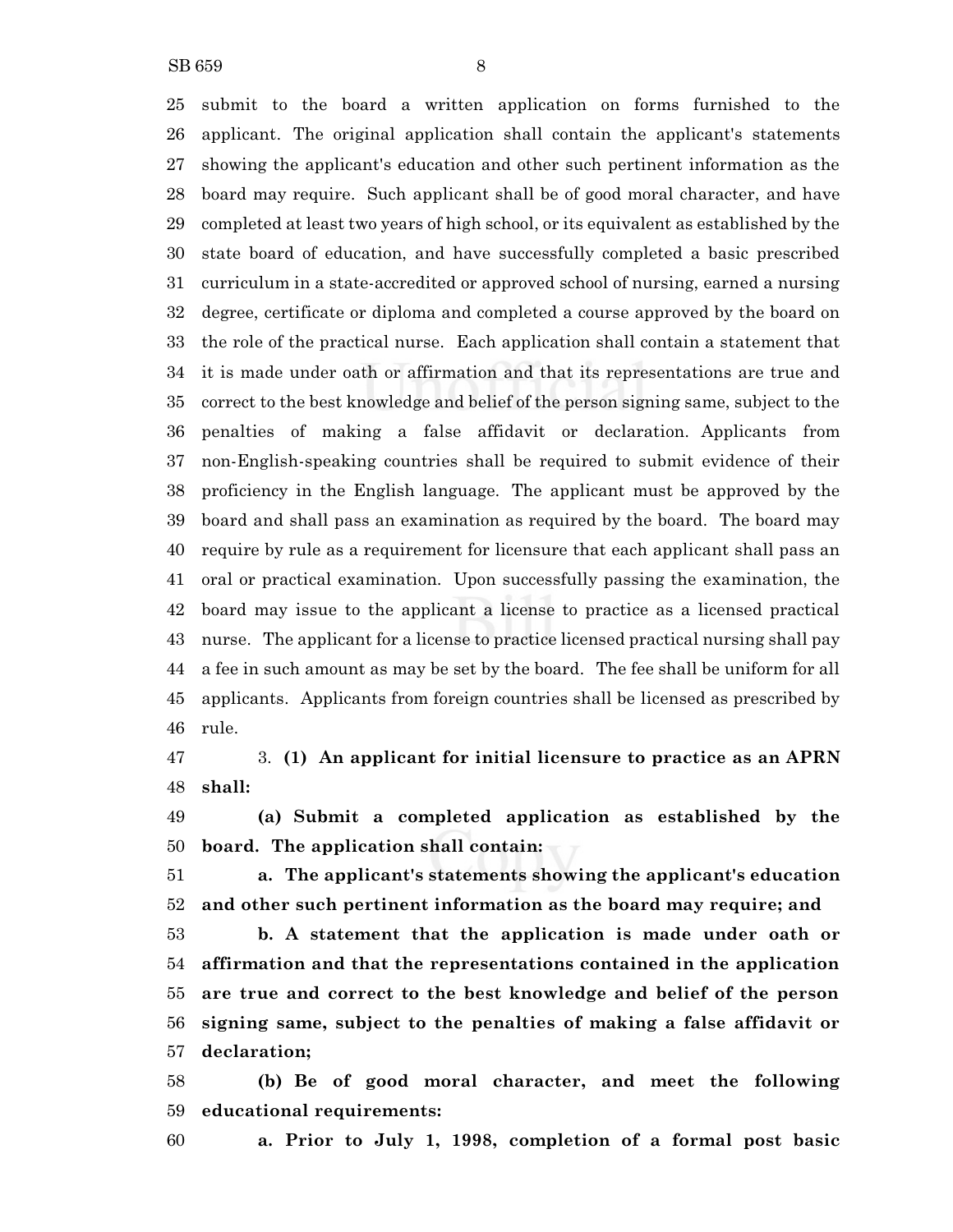**educational program from or formally affiliated with an accredited college, university, or hospital of at least one academic year, which includes advanced nursing theory and clinical nursing practice, leading to a graduate degree or certificate with a concentration in an advanced practice nursing clinical specialty area;**

 **b. From and after July 1, 1998, completion of a graduate degree from an accredited college or university with a concentration in an advanced practice nursing clinical specialty area, which includes advanced nursing theory and clinical nursing practice;**

 **c. From and after January 1, 2009, have completed an accredited graduate level APRN program in one of the four roles and at least one population focus;**

 **(c) Be currently certified by a national certifying body recognized by the board in the APRN role and population foci appropriate to educational preparation;**

**(d) Be approved by the board; and**

**(e) Provide other evidence as required by rule.**

 **(2) Applicants fromnon-English-speaking lands shall be required to submit evidence of proficiency in the English language and shall be licensed as prescribed by rule.**

 **(3) The applicant for a license to practice as an advanced practice registered nurse shall pay a license fee in such amount as set by the board. The fee shall be uniform for all applicants.**

 **(4) Once an APRN license is issued, the license holder's APRN license and RN license shall be treated as one license for the purpose of renewal and assessment of renewal fees.**

 **4.** Upon refusal of the board to allow any applicant to sit for either the registered professional nurses' examination or the licensed practical nurses' examination, as the case may be, the board shall comply with the provisions of section 621.120 and advise the applicant of his or her right to have a hearing before the administrative hearing commission. The administrative hearing commission shall hear complaints taken pursuant to section 621.120.

 **[**4.**] 5.** The board shall not deny a license because of sex, religion, race, ethnic origin, age or political affiliation.

335.056. The license of every person licensed under the provisions of **[**sections 335.011 to 335.096**] this chapter** shall be renewed as provided. An application for renewal of license shall be mailed to every person to whom a